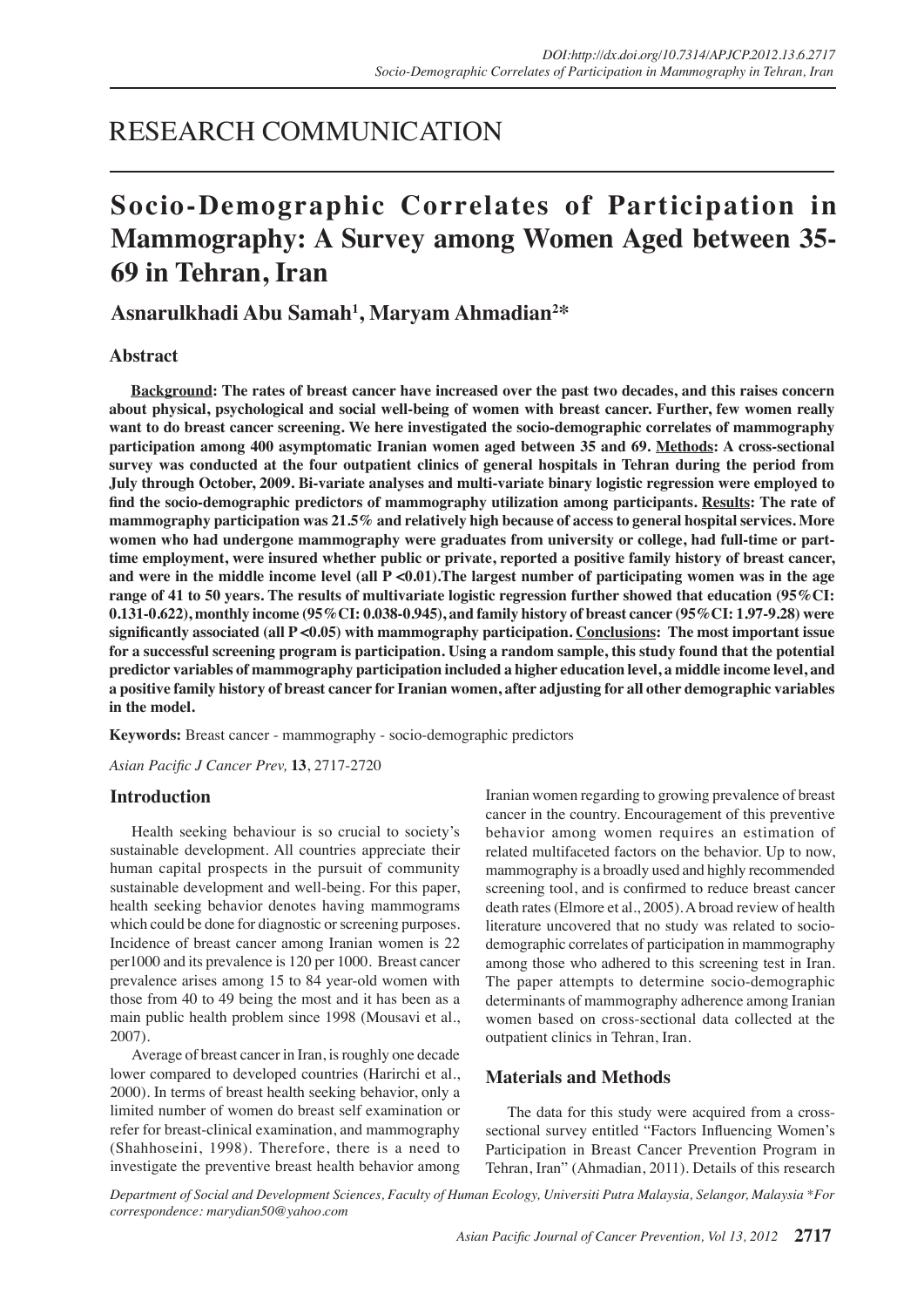#### *Asnarulkhadi A Samah and Maryam Ahmadian*

have been already published somewhere else (Ahmadian et al., 2010; 2011; 2012; Ahmadian, 2011). In summary, this survey adopted a multistage cluster random sampling procedure at four gynecological clinics in Tehran, Iran between July and October 2009.

#### *Dependent variable*

In this study, mammography utilization which was assessed based on mammography adherence or nonadherence in the last two years by asking whether women have ever had a mammogram (yes/no).

#### *Independent Variables*

Socio-demographic characteristic used in this study were age, education level, marital status, occupation, monthly income, insurance status, and family history of breast cancer. Age was classified into four age groups: < 40 years, 41-50 years, 51-59 years, and 61 years and over. The 61years and over group was used as the reference class. Education level was categorized into two groups: No formal education included primary and secondary education level (reference group) and graduate level. Marital status was categorized as married and unmarried which included separated, widowed, divorced, and single (reference group). Occupation or employment status was classified as employed category =1 (full-time and parttime employee), and unemployed category =0(reference group). Monthly income was categorized into three groups as high income, middle income, and low income (reference group). Insurance was dummy-coded as insured =1 (public insurance and private insurance), and non-insured=0 (reference group). Family history of breast cancer was dichotomized as yes=1, and no=0 (reference group). An alpha level of 0.05 with two-tailed distribution was used to determine the statistical significance for all analyses.

#### *Data Analysis*

The prevalence of women's adherence and nonadherence to mammography were computed for the total sample as well as by age, education level, marital status, occupation, monthly income, insurance status, and family history of breast cancer. Bi-variate analyses were carried out using a series of  $\chi^2$  tests. Multi-variate binary logistic regression was utilized to find the sociodemographic characteristic associated with participation in mammography among women in Tehran, Iran. The logistic regression results appeared as odds ratios (ORs) and 95% confidence intervals, which provided the base for evaluating the amount of the differences in sociodemographic factors. An odds ratio was studied as a factor to explain the effects of the socio-demographic correlates of participation in mammography in the study. All analysis was performed using SPSS version 20.0 (SPSS, Inc., Chicago, IL).

### **Results**

**2718** *Asian Pacific Journal of Cancer Prevention, Vol 13, 2012* As shown in Table 1, 21.5% of the women who had undergone mammogram test in the past two years and 78.5% of the women who had not practiced a mammogram or for whom it had been done over 2 years since their last

mammogram.

the middle income category. In this study, most women had 25.0 (53.19%). Most women in both groups had middle income.<sup>50.0</sup> 83.72% women who have experienced a mammogram<sub>75.0</sub> whereas 61.46% of the non-participant group ( $n=193$ ) had 00.0 The results of all bivariate correlations between socio-demographic characteristics and participation or non participation in mammography is illustrated in Table 2. The largest number of women in the participant group was in the age range of 41 to 50 years (67.45%), likewise the largest proportion of the women in the nonparticipant group was in the age range of 41 to 50 years (40.44%). The result also showed approximately 82.56 % of the participant group (n=71) were university graduate no formal education or they had primary or secondary educational level. With respect to occupation, almost test in the last two years were full-time and part-time employees, while, the largest proportion of women in non-participant group were unemployed or housewives The results demonstrated that the participant group with 81.39 % and the non-participant group with 55.09% were public or private insurance. The results illustrated almost 100% of participant-group (n=86) had insurance and the non-participant group with 77.70% (244) were the largest

**Table 1. Percentage of Women Both Participant and Non-Participant in Mammography(n=400)**

| Criteria          |     | Percent   |
|-------------------|-----|-----------|
| Participation     | 86  | $21.50\%$ |
| Non-participation | 314 | 78.50%    |

## **Table 2. Prevalence of Participating and Non-Participating Women in Mammography with Socio-Demographic Characteristics (n=400)**

|                                             |                         | Participation in Mammography |                                |     | $x^2$                                    | P     |       |  |
|---------------------------------------------|-------------------------|------------------------------|--------------------------------|-----|------------------------------------------|-------|-------|--|
|                                             |                         |                              |                                |     | Participant Non-participant              |       |       |  |
| Variable                                    |                         |                              | No. $(\%)$                     |     | No. $(\% )$                              |       |       |  |
| Age $<40$                                   |                         |                              | 20 23.25%                      | 76  | 24.20%                                   |       |       |  |
| $41 - 50$                                   |                         |                              |                                |     | 58 67.45% 127 40.44%                     |       |       |  |
| 51-60                                       |                         |                              | 6 6.98%                        |     | 66 21.01% 26.34 0.0001                   |       |       |  |
| >61                                         |                         | 2                            | $2.32\%$                       |     | 45 14.35%                                |       |       |  |
| Education                                   |                         |                              |                                |     |                                          |       |       |  |
| No formal education (primary and secondary) |                         |                              |                                |     |                                          |       |       |  |
|                                             |                         |                              | 15 17.44%                      | 193 | 61.46%                                   |       |       |  |
|                                             | Graduate                |                              |                                |     | 71 82.56% 121 38.54% 52.41 0.0001        |       |       |  |
| Marital Married 59 68.60% 215 68.47%        |                         |                              |                                |     |                                          |       |       |  |
| Unmarried 27 31.40%                         |                         |                              |                                |     | 99 31.53%                                | 0.001 | 0.981 |  |
| Occupation                                  |                         |                              |                                |     |                                          |       |       |  |
|                                             |                         |                              | Full time & Part Time Employee |     |                                          |       |       |  |
|                                             |                         |                              |                                |     | 72 83.72% 147 46.81%                     |       |       |  |
|                                             | Unemployed & Housewives |                              |                                |     |                                          |       |       |  |
|                                             |                         |                              |                                |     | 14 16.28% 167 53.19% 37.11 0.0001        |       |       |  |
| Income                                      | High                    |                              | 13 15.13%                      | 30  | 9.56%                                    |       |       |  |
|                                             |                         |                              |                                |     | Middle 70 81.39% 173 55.09% 34.23 0.0001 |       |       |  |
|                                             | Low                     | 3                            |                                |     | 3.48% 111 35.35%                         |       |       |  |
| Insurance Insured 86                        |                         |                              |                                |     | 100% 244 77.70%                          |       |       |  |
| Non-insured                                 |                         |                              |                                |     |                                          |       |       |  |
|                                             |                         | $\Omega$                     |                                |     | 70 22.30% 23.23 0.0001                   |       |       |  |
| Family History of Breast Cancer             |                         |                              |                                |     |                                          |       |       |  |
|                                             |                         |                              | $Yes 20 23.25\%$               | 11  | 3.50%                                    |       |       |  |
|                                             |                         |                              | No 66 76.75\% 303              |     | 96.50%                                   | 10.87 | 0.001 |  |

 $\overline{0}$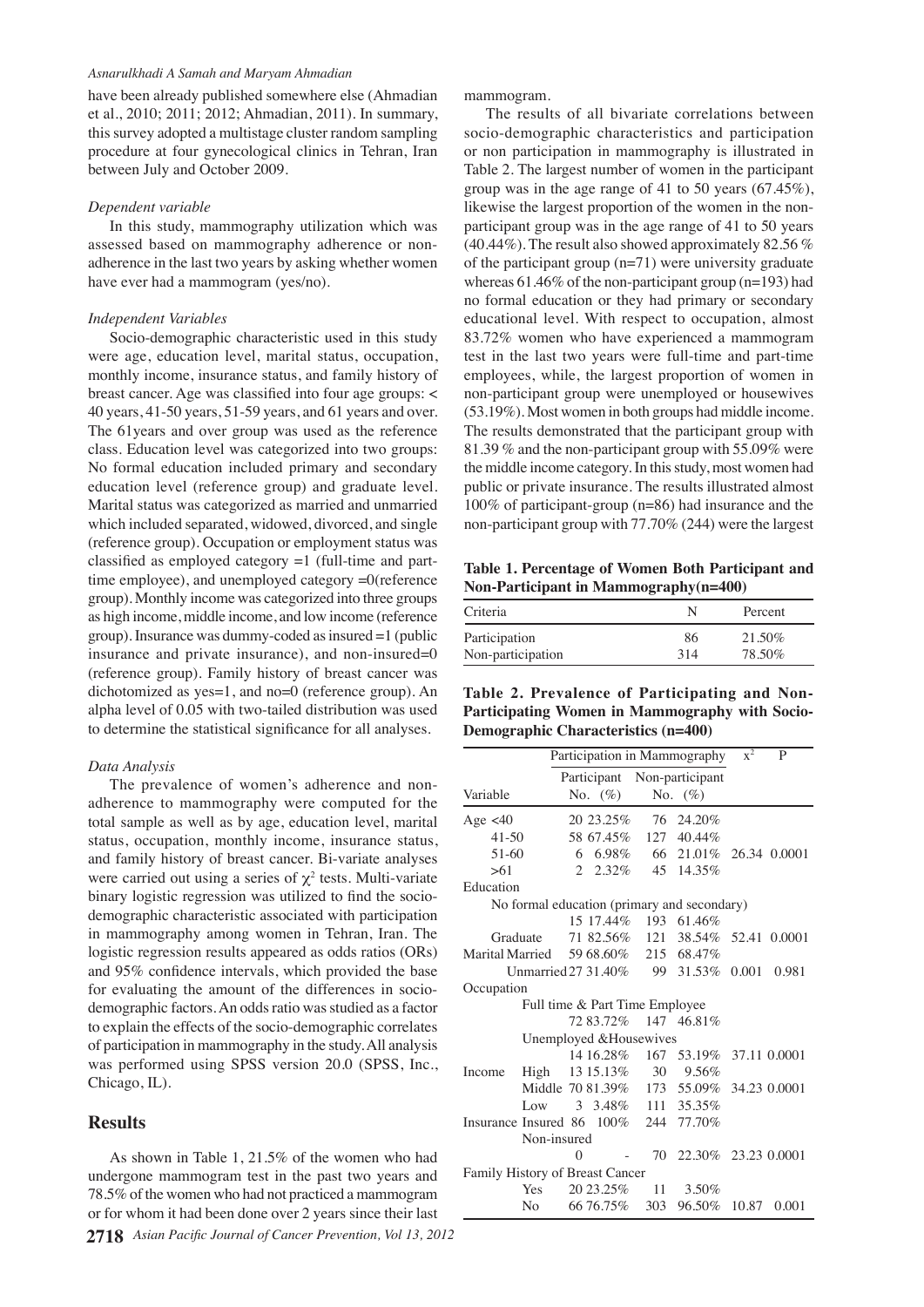group. Significant differences were observed for indicators of the socioeconomic status including age ( $\chi^2$  = 26.34,  $p<0.001$ ), education  $(\chi^2=52.41, p<0.001)$ , occupation  $(\chi^2 = 37.11, \text{ p} < 0.001), \text{ income } (\chi^2 = 34.23, \text{ p} < 0.001),$ insurance  $(\chi^2=23.23, p<0.001)$  and family history of breast cancer ( $\chi^2$ =10.87, p<0.01). Results showed that the educated women with full or part-time employment, aged ranging from 41 to 45 years had higher percentage of mammography participation within the last two years. This finding showed that disparities in mammography thus suggests multiple community-based breast cancer interventions at which disparities can be reduced.

#### *Results of Multivariate Binary Logistic Regression*

Table 3 has shown that the results of multivariate logistic regression which revealed education, monthly cancer were significantly associated with mammography participation. Among social demographic factors, family enhancing women actual participation in mammography. Participants with a positive family history of breast cancer are nearly five times more likely to participate in mammography comparing non-participants (95%CI: 1.97-9.28).

In the adjusted analysis, differences were smaller and failed to reach statistical significance after accounting for the confounding influence of education, monthly income, and family history of breast cancer. The significant independent variables associated with mammography participation in the multivariate binary logistic regression compromised a positive family history of breast cancer (OR=4.28), higher education (OR=0.28), and middle income level (OR=0.19). In other words, women in higher education with a positive family history of breast cancer considered their breast health to be better than women with no formal education and a negative history of breast cancer in the family. In addition, most participating women with a middle monthly income had more participation in mammography than their counterparts from lower and higher monthly income.

**Table 3. Odds Ratios for Participation in Mammography and Related Demographic Factors from Logistic Regression Analysis**

|                                 |           |           | 95.0% CI |       |             |       |  |  |
|---------------------------------|-----------|-----------|----------|-------|-------------|-------|--|--|
| Variable                        | Category  | В         | P        | OR    | Lower Upper |       |  |  |
| Age                             | $<$ 40    | $-1.212$  | 0.197    | 0.298 | 0.047       | 1.873 |  |  |
|                                 | $41 - 50$ | $-0.060$  | 0.947    | 0.942 | 0.162       | 5.484 |  |  |
|                                 | 51-60     | $-1.216$  | 0.222    | 0.296 | 0.042       | 2.084 |  |  |
| Education                       |           | $-1.253$  | 0.002    | 0.286 | 0.131       | 0.622 |  |  |
| Marital status -                |           | $-0.146$  | 0.634    | 0.864 | 0.472       | 1.580 |  |  |
| Occupation                      |           | 0.291     | 0.481    | 1.337 | 0.596       | 2.999 |  |  |
| Family history of breast cancer |           |           |          |       |             |       |  |  |
|                                 |           | 1.454     | 0.0001   | 4.280 | 1.974       | 9.283 |  |  |
| Income                          | High      | $-0.230$  | 0.593    | 0.795 | 0.343       | 1.843 |  |  |
|                                 | Middle    | $-1.662$  | 0.042    | 0.190 | 0.038       | 0.945 |  |  |
| Insurance                       |           | $-18.339$ | 0.997    | 0     | 0.0002      |       |  |  |

\*Hosmer and Lemshow goodness -of-fit test, p=0.996

### **Discussion**

use in Iran result from socioeconomic disadvantages and 00. Onegative history of breast<sub>r</sub> cancer were less likely to 00.0 income (middle level income), and family history of breast 50. Proves the study result. Beside 54 mammography utilization 50.0 history of breast cancer is a salient significant factor 25.6 from previous literature that lower income and a low level 25.0 Of breast cancer symptoms. 75.0<sup>f</sup> breast cancer. Several studies have also revealed 75.80.0 None have undergone mammography during the previous last<br>two your than and with maximum history variable linked with mammography use (Straughan and variable linked with mammography use (Straughan and **25.0 25.0 25.0 25.0 25.0 25.0 25.0 25.0 25.0 25.0 25.0 25.0 25.0 25.0 25.0 25.0 25.0 25.0 25.0 25.0 25.0 25.0 25.0 25.0 25.0 25.0 25.0 25.0 25.0 25.0 25.0 25.0 31.3** of education are magno risk factors for women's delay in  $\theta$ This study aimed at exploring the impact of sociodemographic predictors or correlates of mammography participation among women attending four outpatient clinics in Tehran, Iran. Having done this study, we found that mammography participation among asymptomatic women aged 35-69 years varies by education level, monthly income and family history of breast cancer. Specifically, women with no formal education and a two years than graduate women with a positive history that education level is an important socio-demographic Seow, 2000; Juon et al., 2002; Finney et al., 2003) which was high among women with a family history of breast cancer (Murabito et al., 2001). Babu et al. (2011) cited seeking breast cancer screening in of access to healthcare services, and lack of knowledge

**12.8**

Newly diagnosed without treatment

**51.1 46.8 56.3**

**38.0 31.3**

**20.3 6.3 10.1**

Newly diagnosed with treatment Newly diagnosed with treatment Persistence or recul<del>is</del>ence Remission We alse observed that higher level of **income** was not an independent predictor for manimography participation, whereas a middle level of income was  $\frac{1}{2}$  sociated with mammography use. One possible explanation for the difference in  $m\bar{a}$  mmography participation among women with different income levels is that the reason for mammography suse. The emphasis on women's socio-demographic factors does not mean ignorance of the reason for particulation in mammography. There are doctors who diagnose largely the mammography need for the women in Iran (Ahmadian et al., 2012). Previous studies also showed that physician referral is an important factor in a woman's choice to undergo mammography (Zapka et al., 1992; Maxwell et al., 2001). Additionally, clinical breast exam by physicians denotes an opportunity for them to discuss breast cancer screening and to suggest mammography (Murabito et al., 2001).

In conclusion, this study has shown that participating women who were more likely to undergo a mammogram are middle-income women, and have higher level of education and a positive family history of breast cancer. Iran is comprised of people with different socio-cultural contexts and social class; and this accounts for a difference in health seeking behaviours and screening programs. Our analysis indicates that breast health awareness campaigns and raising knowledge about the importance of mammography should be a strategic action in particular for diverse populations such as illiterate and low-income women.

The current study revealed that breast health seeking behaviour is a function of socio-demographic variables among Iranian women. Therefore, when health literacy and public health program are to be developed either in Iran or other less developed countries, health careseeking behaviour models must not only be tailored but should utilize socio-demographic data (statistics)